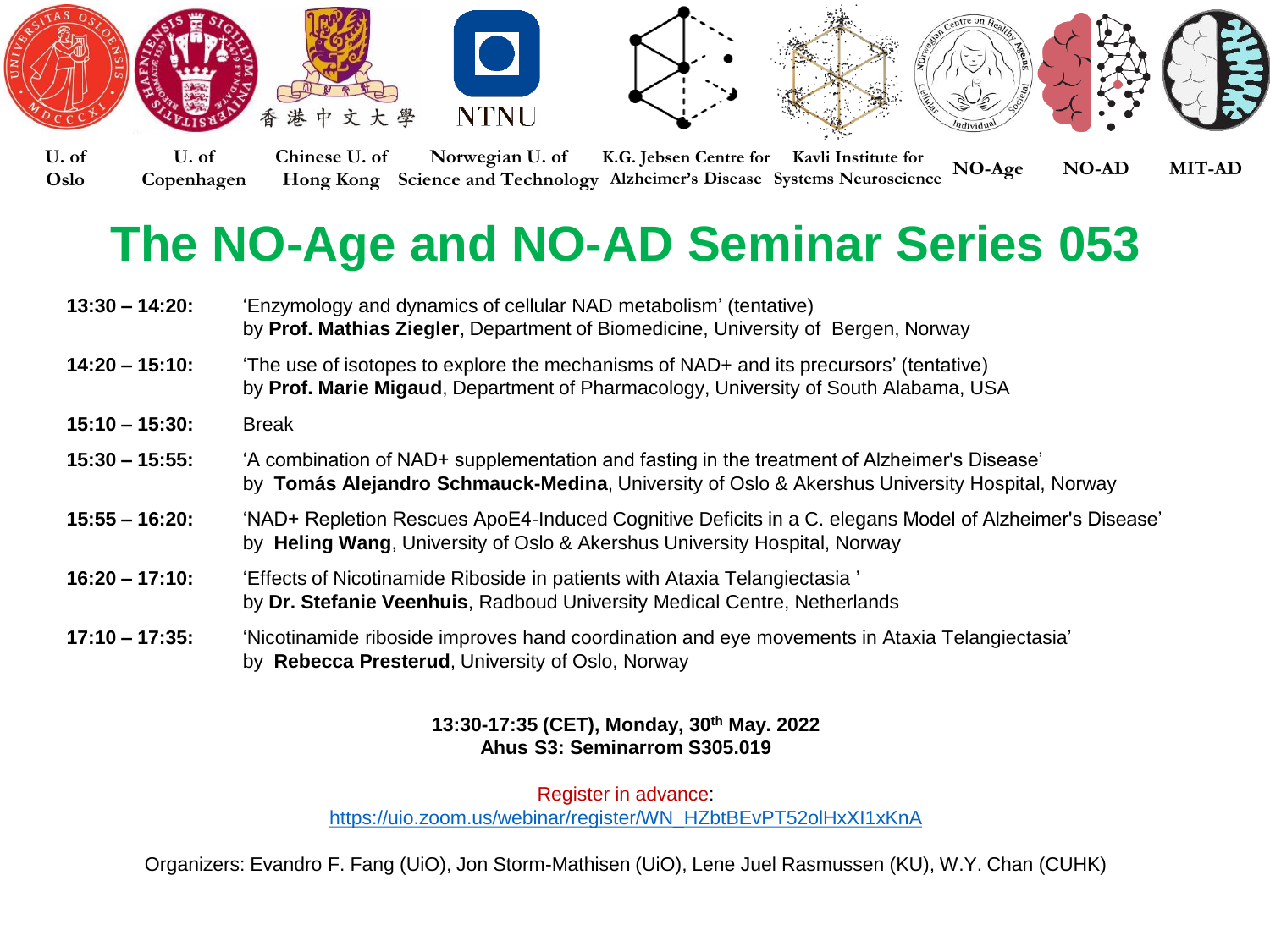

**Name: Prof. Mathias Ziegler**

**Institute:** Department of Biomedicine, University of Bergen, Norway

**Email:** [Mathias.Ziegler@uib.no](mailto:Mathias.Ziegler@uib.no)

Lab website: [https://www.uib.no/en/persons/Mathi](https://www.uib.no/en/persons/Mathias.Ziegler) as.Ziegler

**Speaker: Prof. Mathias Ziegler**

**Title: 'Enzymology and dynamics of cellular NAD metabolism' (tentative)**

**Abstract: To be updated**

## **Biography**:

The NAD metabolome - A key determinant of cancer cell biology Emerging roles of NAD+ and its metabolites in cell signaling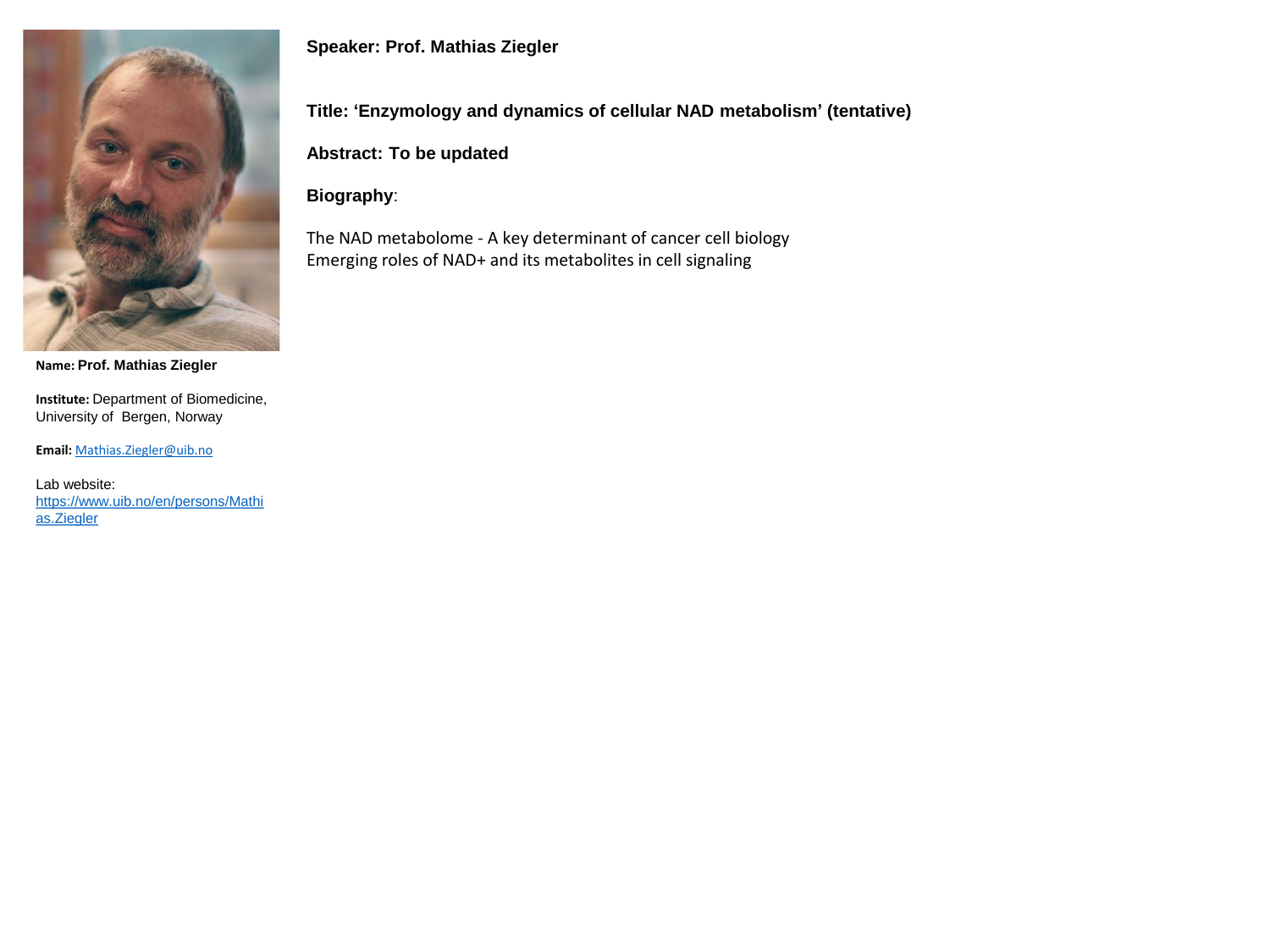

#### **Name: Prof. Marie Migaud**

**Institute:** Department of Pharmacology, University of South Alabama, USA **Email:**[mmigaud@health.southalabama.edu](mailto:mmigaud@health.southalabama.edu)

Lab website: https://els[bib.southalabama.edu/colleges/com/dep](https://els-bib.southalabama.edu/colleges/com/departments/pharmacology/migaud.html) artments/pharmacology/migaud.html

## **Speaker: Prof. Marie Migaud**

## **Title: 'The use of isotopes to explore the mechanisms of NAD+ and its precursors' (tentative)**

#### **Abstract: To be updated**

#### **Biography**:

My research interest resides in developing modular multidisciplinary strategies that seek to modulate the bioavailability of B-vitamin derived redox cofactors to interrogate biological systems while allowing the traceability of changes. Epigenetics evidence highlights the subtle orchestration of signaling and biosynthetic events controlled by the intracellular bioavailability of nicotinamide adenine dinucleotide (NAD, vitamin B3 derived, figure 1) and its phosphorylated and reduced forms (NAD(P)H), flavin adenine dinucleotide (FAD, vitamin B2 derived) and flavin mononucleotide (FMN), S-adenosyl methionine (SAM) and acyl-Co-enzyme A (Acyl-CoA, vitamin B5 derived). The availability of these coenzymes is in turn regulated by metabolic events that modulate and are modulated by the availability of other cofactors; processes we seek to examine (Figure 1). Over the past 20 years, first in the UK and since 2016 at the University of South Alabama Mitchell Cancer Institute (MCI), my laboratory has developed a robust synthetic program that tackles the chemical limitations currently encountered in accessing B-vitamin derived species designed for "task-specific biological investigations". To address the challenges of bioavailability, biodistribution, catabolism (Figure 2) and intracellularization, we develop strategies that allow for modular delivery. Key to our research efforts is the development of efficacious synthetic methodologies that allow atom-efficient scalable preparation of heteroaromatics, nucleos(t)ides and dinucleotides and give access to probes incorporating stable isotopes, fluorophores, and conjugatable containing moieties, designed to investigate the metabolic and signaling pathways regulated by B-vitamin-derived cofactors. At MCI and to complement our synthetic work, I have worked closely with biologists, nationally and internationally to manipulate and exploit the impact that these coenzymes' metabolism and bioavailability have on aging and disease.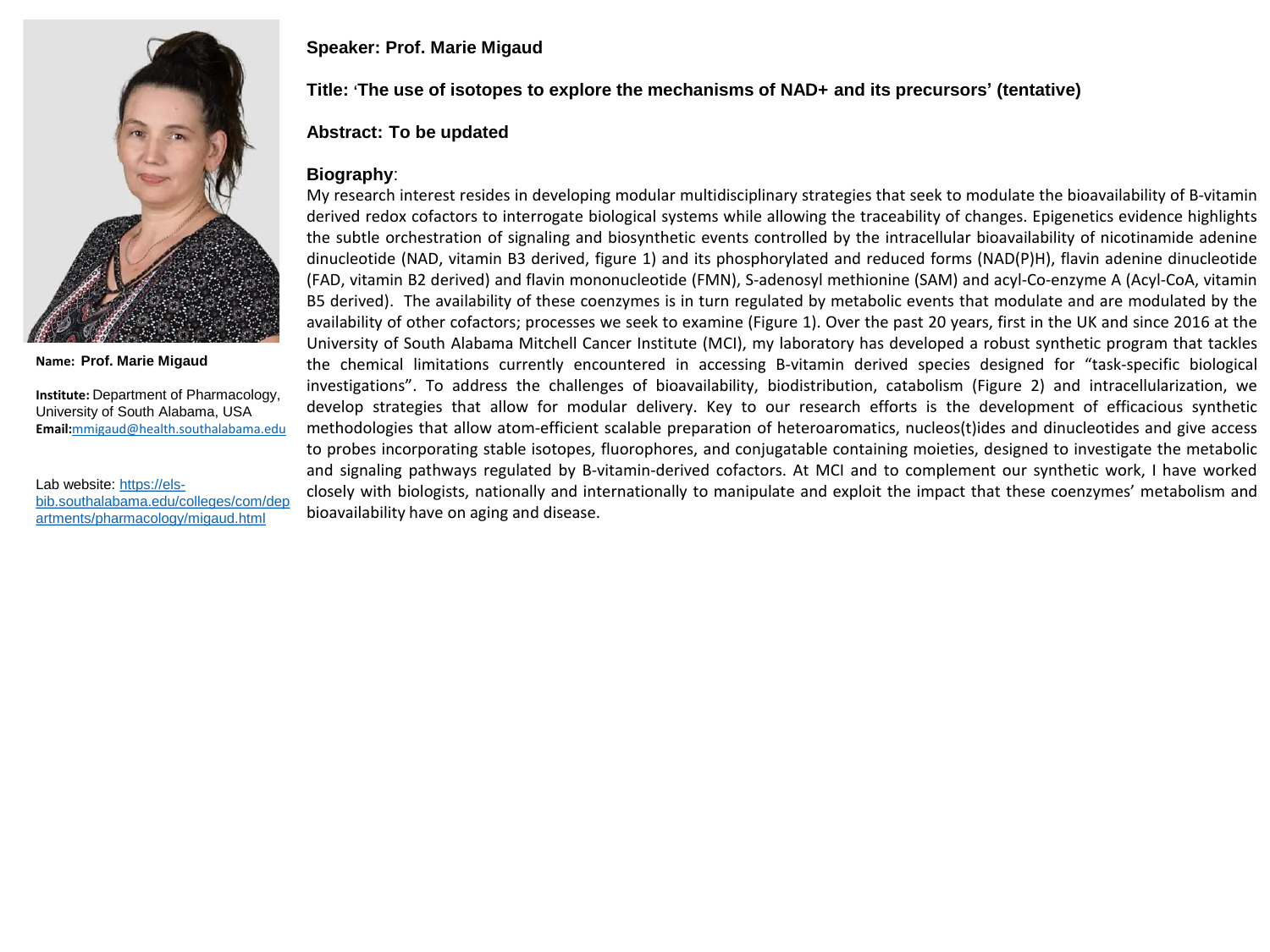

**Name: Tomás Alejandro Schmauck-Medina**

**Institute:** University of Oslo & Akershus University Hospital, Norway

**Email:** [tschmauck@gmail.com](mailto:tschmauck@gmail.com)

## **Speaker: Tomás Alejandro Schmauck-Medina**

**Title:** 'A combination of NAD+ supplementation and fasting in the treatment of Alzheimer's Disease'

#### **Abstract**

Alzheimer's disease (AD) is the most common type of dementia worldwide, and in an rapidly ageing world the growth in incidence will put a tremendous economical and social pressure in the health system. Most cases of Alzheimer's Disease are not driven by causative genes but by risk factors. Therefor developing effective treatments that reduce the risk of developing AD will not only ease the pressure but also contribute to the wellbeing of the elderly. One therapy that has shown potential is the supplementation of NAD+, which can improve the pathology of AD in multiple models. In addition, intermittent fasting, which has become widely popular around the globe for health and weight lose purposes, has also shown some preliminary benefits in AD. Both techniques can improve the autophagy machinery, which leads us to study if these two methods carry an additive or synergistic effect in the treatment of AD, which currently holds no effective treatment.

#### **Biography**:

Tomás Schmauck-Medina is a Ph.D candidate in the Evandro Fang Lab focusing on the mechanisms of aging and Alzheimer disease, as well as therapies to ameliorate both. He has a bachelor in Biomedicine and carried out a Master in Neuroscience at University College London in the lab of Linda Partridge.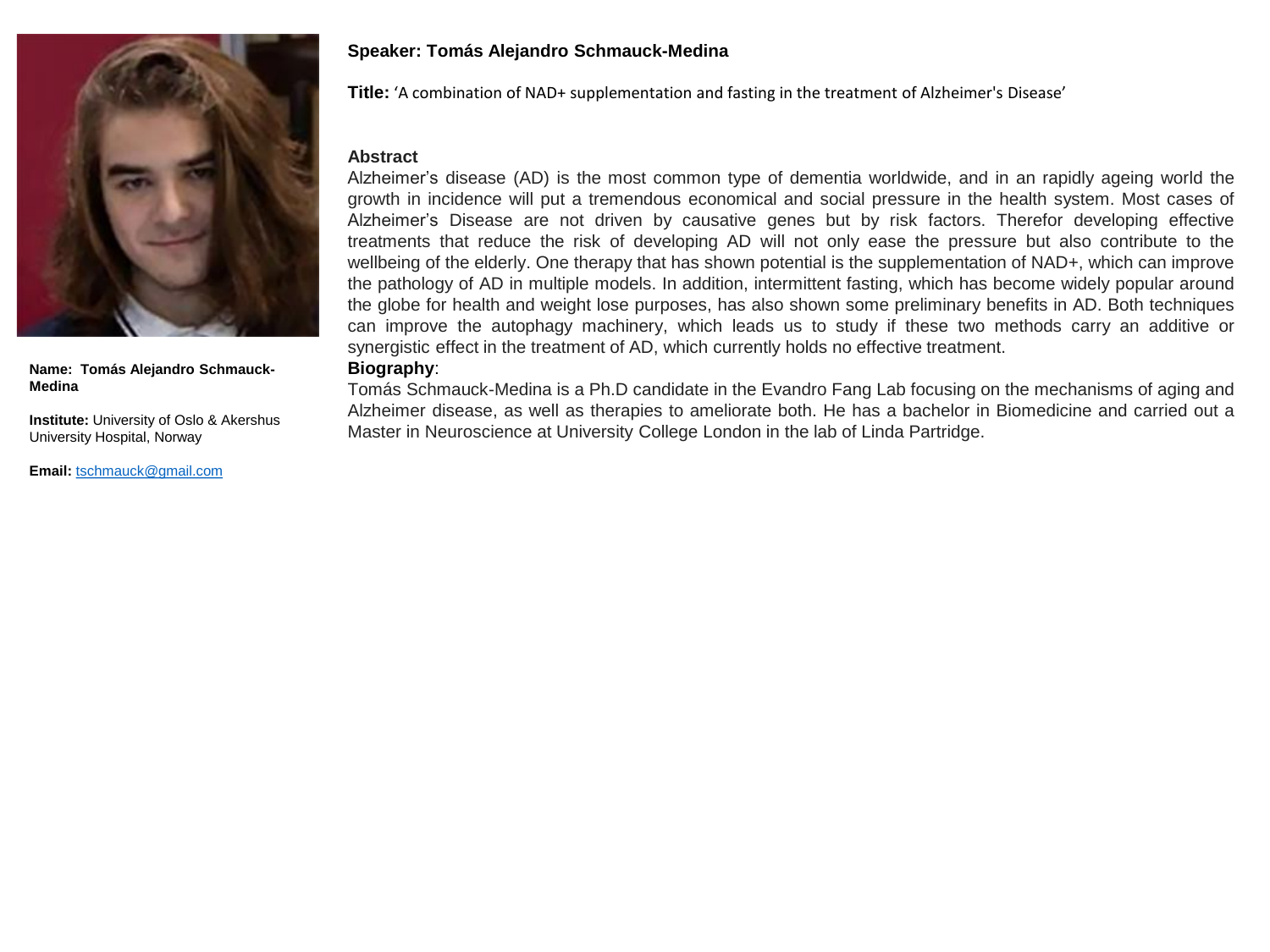

#### **Name: Heling Wang**

**Institute:** University of Oslo & Akershus University Hospital, Norway

**Email:** [helingwang.med@gmail.com](mailto:helingwang.med@gmail.com)

## **Speaker: Heling Wang**

**Title:** NAD+ Repletion Rescues ApoE4-Induced Cognitive Deficits in a C. elegans Model of Alzheimer's Disease

#### **Abstract:**

Alzheimer's disease (AD) is a neurodegenerative disorder that is caused by a combination of genetic, lifestyle and environmental factors. The causative role of these factors in AD remains largely unknown. Extensive efforts are being made to develop AD-specific drugs; however, so far there are no medications or supplements that have been shown to decrease risk or reverse its progression.

ApoE4, one allele of human Apolipoprotein E (ApoE), is the most prevalent genetic risk factor for AD, which exacerbates amyloid-β (Aβ)- and tau-mediated neurodegeneration. Although ApoE4 has been implicated in AD development, molecular mechanisms on whether and how ApoE4 effects the initiation and progression of AD are poorly known. Our recent study showed defective mitophagy in AD patient-differentiated ApoE4 cortical neurons, while mitophagy restoration improved neuronal function in these neurons. At a younger age, sufficient cellular NAD+ maintains mitochondrial quality to preserve normal neuronal function via the NAD+ dependent regulations of mitophagy. However, as we age, increased NAD+ consumption drives NAD+ depletion, leading to impaired mitophagy and neuronal function. The reduction of NAD+ is also due to various genetic or environmental factors, including carrying ApoE4. Therefore, we propose NAD+ deficiency induces imparing mitophagy and exacerbates the initiation and progression of ApoE4-based AD.

To this end, we will utilize ApoE4 transgenic worms (Caenorhabditis elegans) and two NAD+ precusors to address this major aim.

### **Biography**:

Heling holds a Bachelor's degree in Medicine and a Masters degree in Oral Medicine from Jilin University, China. During her Masters, she completed a one-year internship program at Okayama University, Japan, where she received training in microbiota, focusing her research mainly on microbiota related-diseases. In the Fang lab at the University of Oslo (UiO), she is focusing on the mechanistic studies of Alzheimer´s disease (AD), with focuses on ApoE4, NAD<sup>+</sup>, and autophagy/mitophagy. She will also conduct research on microbiota and AD to address related questions.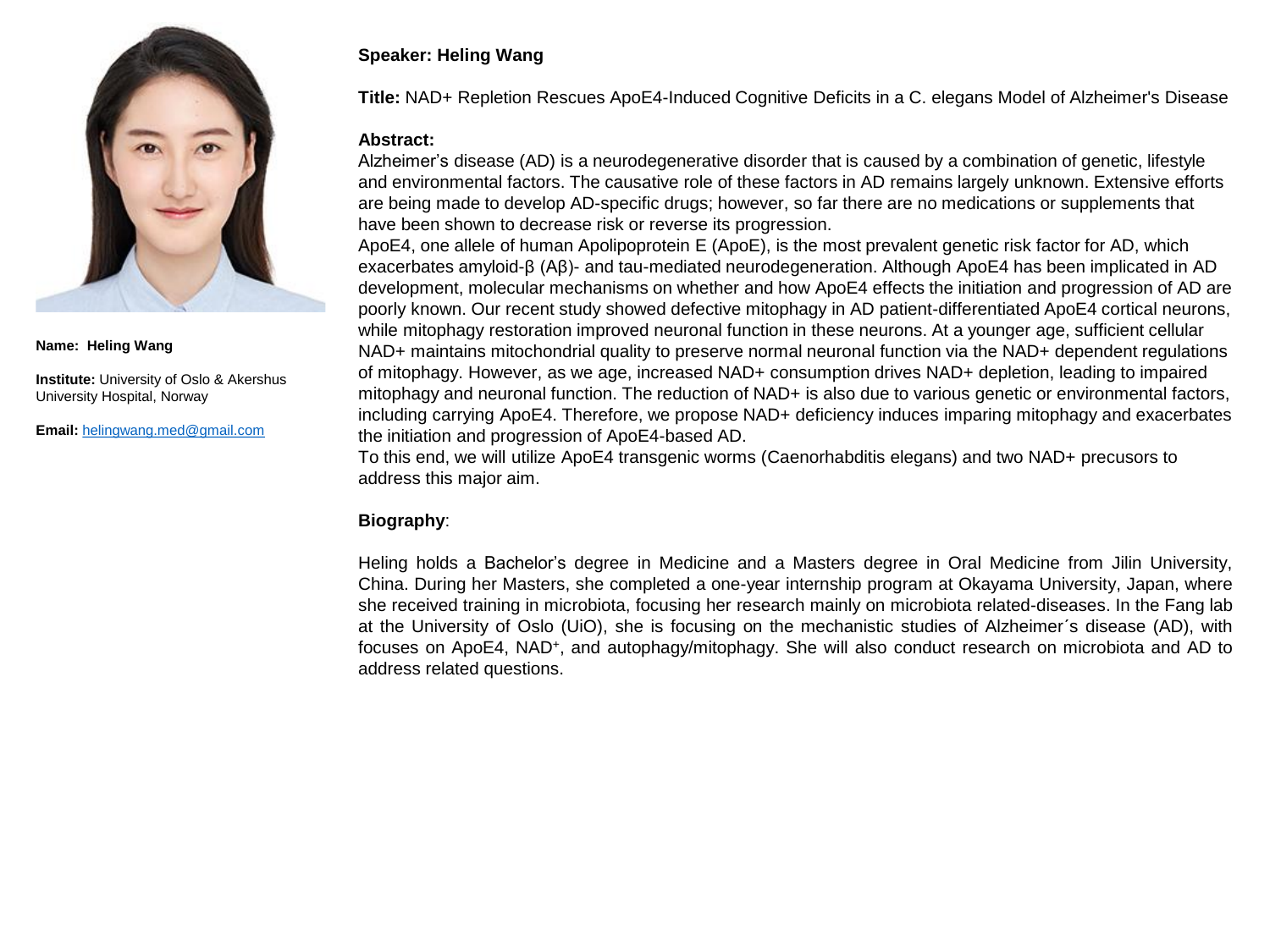

**Name: Stefanie Veenhuis**

**Institute:** Radboud University Medical Centre, Netherlands

**Email:** [Stefanie.Veenhuis@radboudumc.nl](mailto:Stefanie.Veenhuis@radboudumc.nl)

## **Speaker: Stefanie Veenhuis**

## **Title:** '**Effects of Nicotinamide Riboside in patients with Ataxia Telangiectasia** '

## **Abstract:**

Between march and september 2019 we conducted this open-label, proof-of-concept study, to investigate the effect of Nicotinamide Riboside (NR) in patients with Ataxia Telangiectasia (A-T). During 6 consecutive months 24 patients with A-T were treated with NR. We analyzed the effects of NR on ataxia, dysarthria, quality of life, and laboratory parameters. During treatment, clinical ataxia scores improved. After NR withdrawal, these scores worsened. In immunodeficient patients, the mean serum IgG concentration increased substantially until the end of the study period. Untargeted metabolomics analysis revealed increased plasma levels of NR metabolites and purine nucleosides during treatment. Adverse effects of NR did not occur during the study period. Based on our findings we concluded that treatment with NR is tolerated well and associated with improvement in ataxia and serum immunoglobulin concentrations in patients with A-T.

## **Biography:**

Stefanie Veenhuis is a resident in pediatrics at the Radboud University Medical Center in Nijmegen, the Netherlands.

During her recidency, she got in contact with professor dr. M.A.A.P Willemsen and started her research on Ataxia Telangiectasia under his supervision.

In 2019 she works on a research project that investigated the effects of nicotinamide riboside in patients with A-T. The results of this trial (see abstract) were published in Movement Disorders. The Dutch Association of Neurology has awarded a prize for this article as the best conducted clinical trial in the Netherlands on movements disorders.